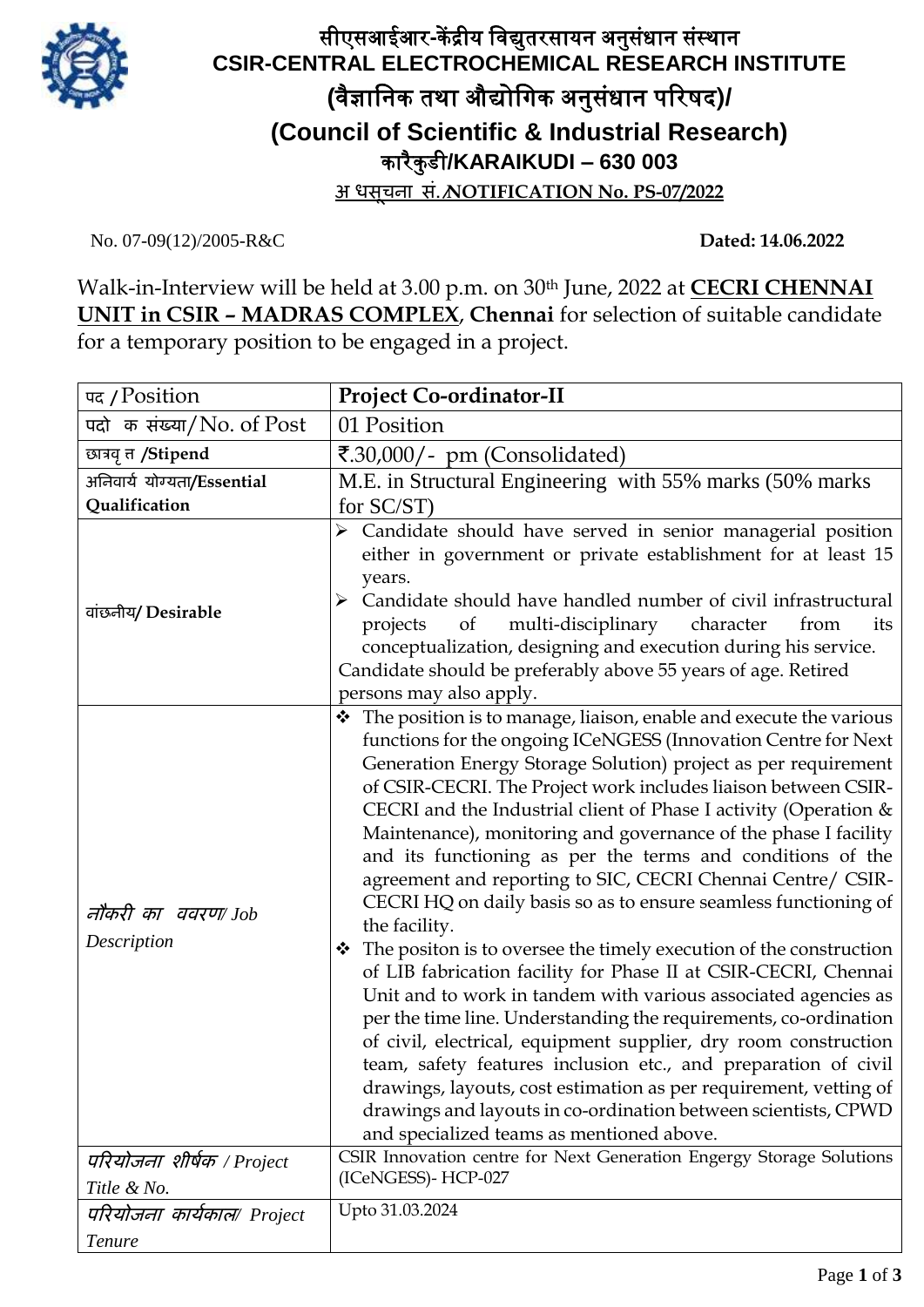## **General Instructions:**

- 1. Date & Time of Walk-in-Interview: 30th June, 2022 at 3.00 PM (Reporting Time: 02.30 PM). No candidate will be allowed to enter into the venue after 03.00 PM.
- 2. Wearing facemask and carrying hand-sanitizer is mandatory. No candidate will be allowed entry inside the venue without facemask and hand-sanitizer.
- 3. Eligible candidates may appear for Walk-in-Interview with all original and one set of photocopies of Certificates of educational qualification, age, caste (in case of SC/ST/OBC/EWS candidates), experience (if any), one recent passport size photo and duly filled-in application.
- 4. Candidates who relieved from Govt./PSU/Autonomous Bodies must produce copy of their relieving order.
- 5. If you are non-vaccinated, you need to produce a Covid-19 RTPCR negative certificate obtained 72 hrs prior to walk-in from any Govt./Govt. approved hospital or Vaccinated candidates may produce vaccination certificate.
- 6. 2020-21 passed out candidates to submit a letter from Principal/Registrar, in case of nonreceipt of Degree Certificate.
- 7. Age relaxation will be given to SC/ST/PWD/Women candidates up to 5 years and 3 years for OBC for all the above positions as per GOI instructions.
- 8. Reservation: If all things are equal, SC/ST/OBC/EWS candidates may be given preference over general candidates to ensure due representation.
- 9. **Final Semester/year students who are awaiting results are not eligible to be considered.**
- 10. The date of determining the qualification and age limit shall be **on the date of interview.**
- 11. In respect of equivalent clause in Essential Qualifications, if a candidate is claiming a particular qualification as equivalent qualification as per the requirement of advertisement, then the candidate is required to produce order/letter in this regard, indicating the Authority (with number and date) under which it has been so treated, otherwise the Application is liable to be rejected.
- 12. **In case of Universities/Institute awarding CGPA/SGPA/OGPA grades etc., candidates are requested to convert the same into percentage based on the formula as per their university/institute (copy of documented proof of the conversion factor may be attached).**
- 13. Number of positions required is indicative in nature, there may be an increase/decrease in the number based on requirement(s).
- 14. **If the number of candidates are more, the candidates will be short-listed for interview through a written test.**
- 15. Tenure mentioned above in a case will be co-terminus with the project or till such time this requirement exists whichever is earlier.
- 16. The engagement is purely on temporary basis, initially for a period of six months which may be extended or curtailed depending on the tenure of the project/satisfactory performance or conduct of the appointee as the case may be and does not confer any right/claim implicit or explicit on any candidate for claiming extension or absorption in CSIR-CECRI.
- 17. If it is found at any stage of the process or thereafter that the candidate does not fulfil the eligibility criteria, their candidature shall be cancelled without assigning any reason whatsoever.
- 18. **THE DECISION OF THE DIRECTOR, CSIR-CECRI REGARDING SELECTION WILL BE FINAL AND BINDING.**